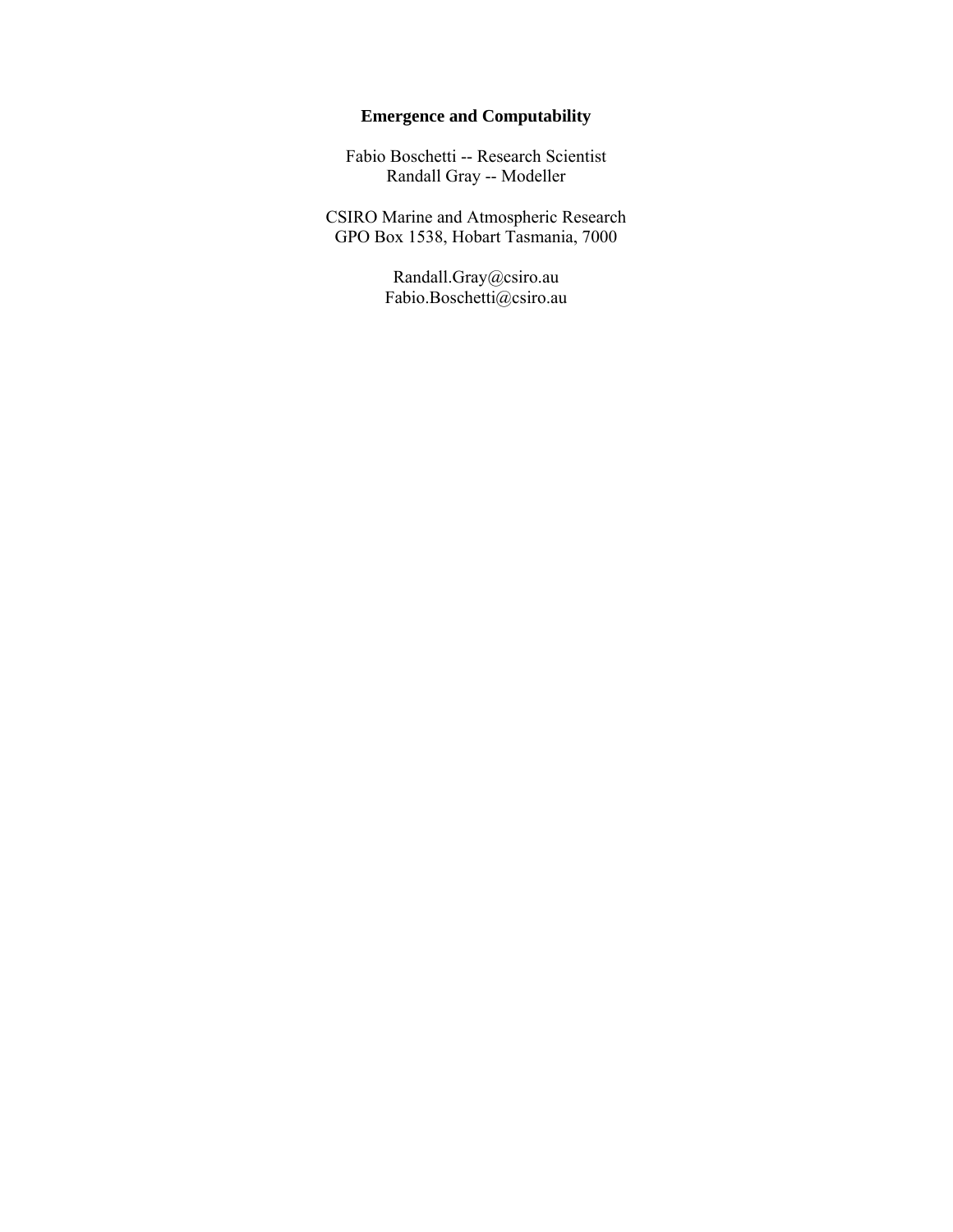Dr Fabio Boschetti describes himself as an applied mathematician. For many years his work focused on geoscientific applications. More recently he started to be interested in Complex System Science and to apply his past experience to ecological modelling with a view to improve our understanding of how ecosystems and their interaction with human activities can be best modelled. He has an extensive list of publications in geosciences, and the application of genetic algorithms to inversion problems.

Randall Gray is a modeller with the CSIRO Division of Marine and Atmospheric Research. He has been designing and implementing agent-based models of human ecosystem interactions since 1992, and has been focussing on the integration of analytical and agent-/individual-based models for the last fifteen years. His research interests are in the generalisation of agent-based modelling as a means of integrating traditional modelling techniques and agent- or individual-based approaches.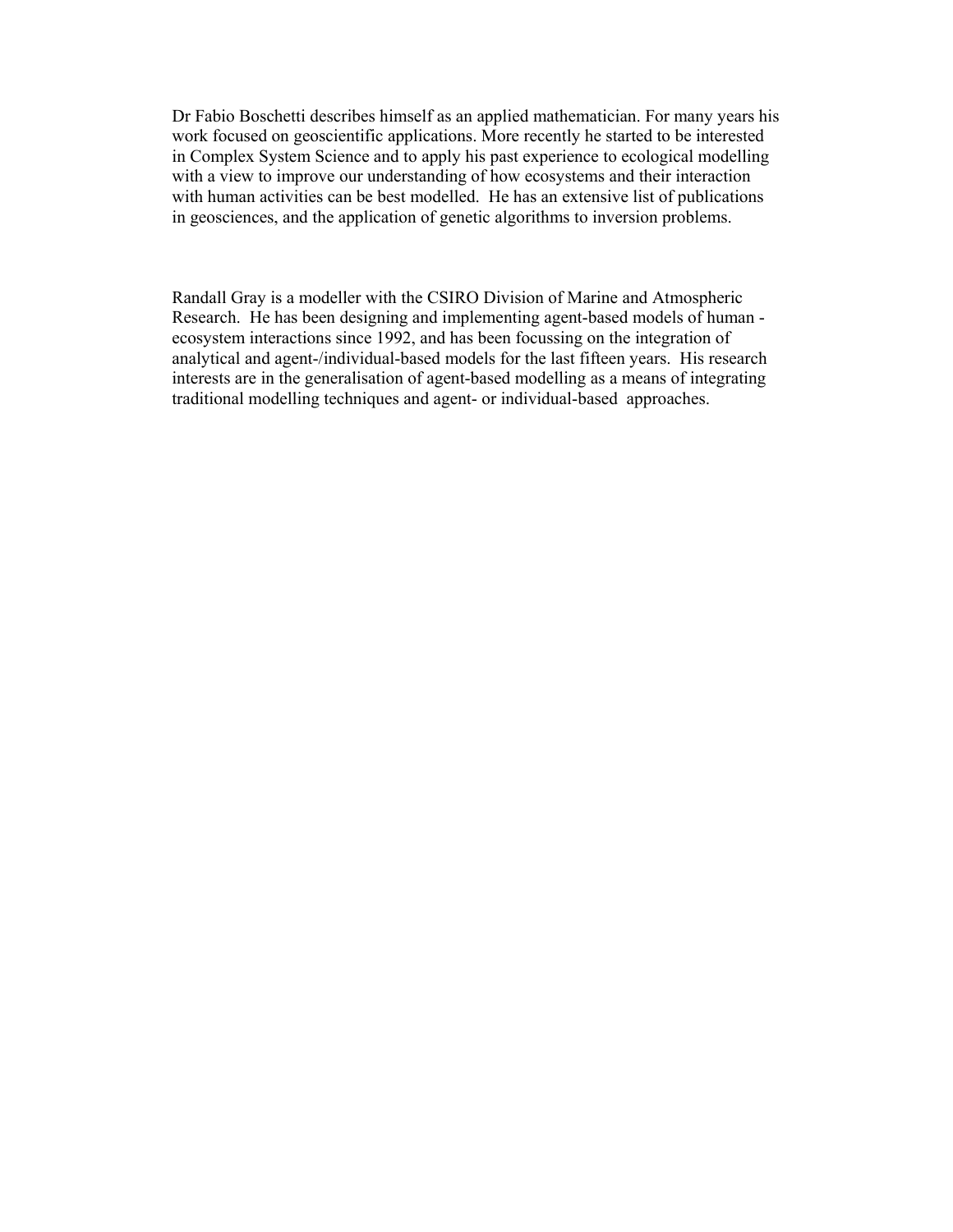# **Emergence and Computability**

## **Abstract**

This paper presents a discussion of the possible influence of incomputability and the incompleteness of the mathematics as a source of apparent emergence in complex systems. The suggestion is made that the analysis of complex systems as a specific instance of a complex process may be subject to inaccessible "emergence".

We discuss models of computation associated with transcending the limits of traditional Turing systems, and suggest that inquiry into complex systems in the light of the potential limitations of incomputability and incompleteness may be worthwhile.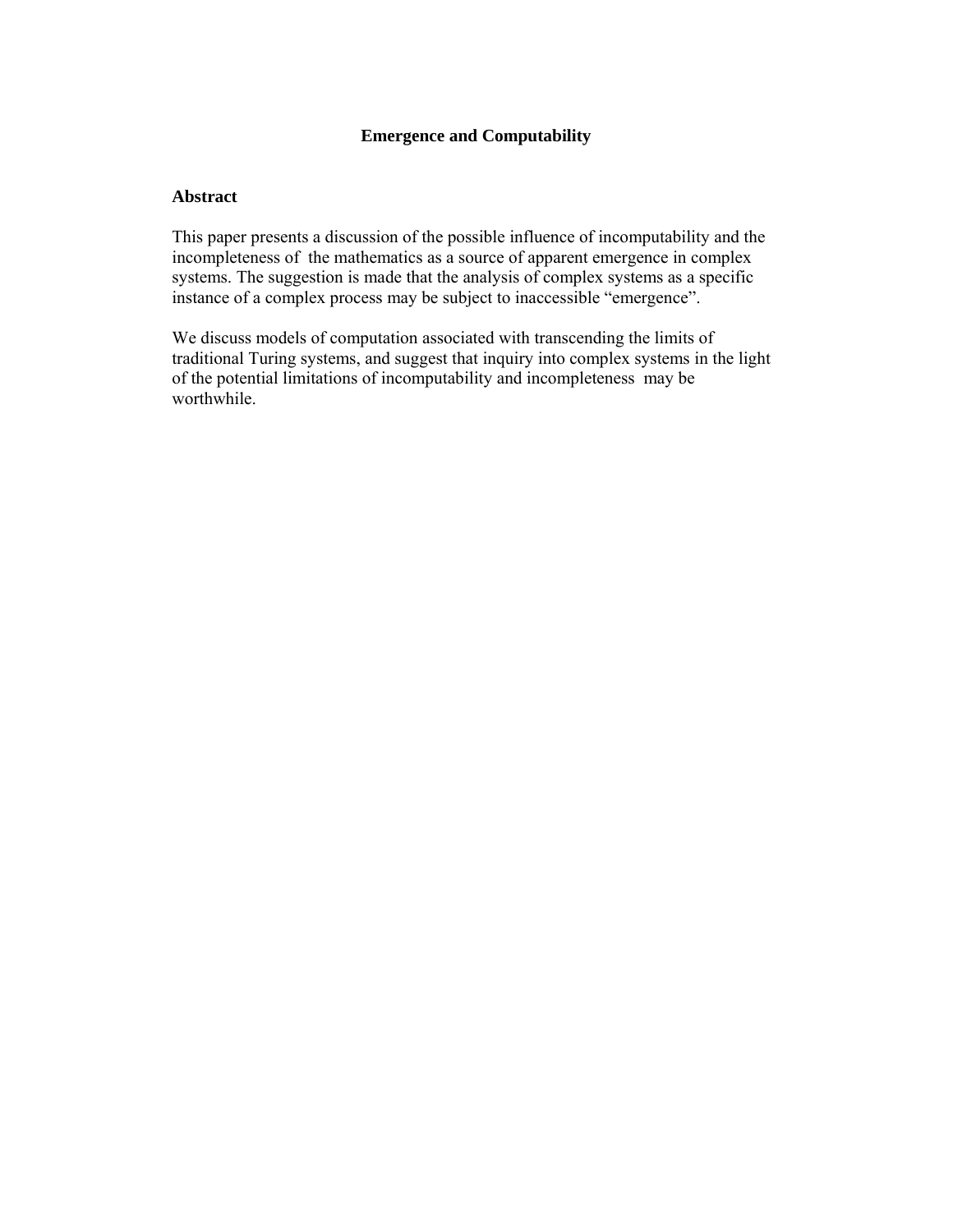## **Emergence and Computability**

Fabio Boschetti and Randall Gray CSIRO – CMAR, Australia

## **Introduction**

We suggest that what we intuitively define as (strongly) emergent systems may include processes which are not computable in a classical sense. We ask how incomputable processes would appear to an observer and, via a thought experiment, show that they would display features normally defined as 'emergent'.

If this conjecture is correct, then two important corollaries follow: first, some emergent phenomena can neither be studied nor modelled via classical computer simulations and second, there may be classes of emergent phenomena which cannot be detected via standard physical measurements unless the process of measurement exhibits super-Turing properties in its own right. Borrowing from recent literature in computer science we then show that tools which enable us to break the classical computational barrier are already available and suggest some directions for a novel approach to the problem.

## **Emergence**

Implicit in most approaches to the study of emergence are 3 concepts:

- 1) multiple levels of representation: there are classes of natural phenomena which, when observed at different levels or resolution, display behaviours which appear fundamentally different (Shazili, 2001; Crutchfield, 1994a; Rabinowitz, 2005; Laughlin, 2005; Laughlin and Pines, 2000; Crutchfield, 1994b; Goldstein, 2002);
- 2) novelty: for most complex systems, while we *expect* the properties of higher levels to causally arise from lower levels of representation, how this happens appears somehow inexplicable (Bickhard, 2000; Bedau, 1997; Darley, 1994; Rosen, 1985; Heylighen, 1991);
- 3) inherent causality; while we *expect* causiality to arise solely from lower levels, for most complex systems the higher levels also appear to possess inherent and independent causal power (Bickhard, 2000; Campbell, 1974; see also Pattee (1997), Goldstein (2002), Rabinowitz (2005), and Laughlin (2005) for a discussion of the role of causation in Complex Systems).

The dilemma which has kept scientists and philosophers busy for decades is whether this novelty and inherent causality are real physical phenomena or merely lie in the eyes of the observer; said differently, whether reductionism is the only tool we need to understand Nature.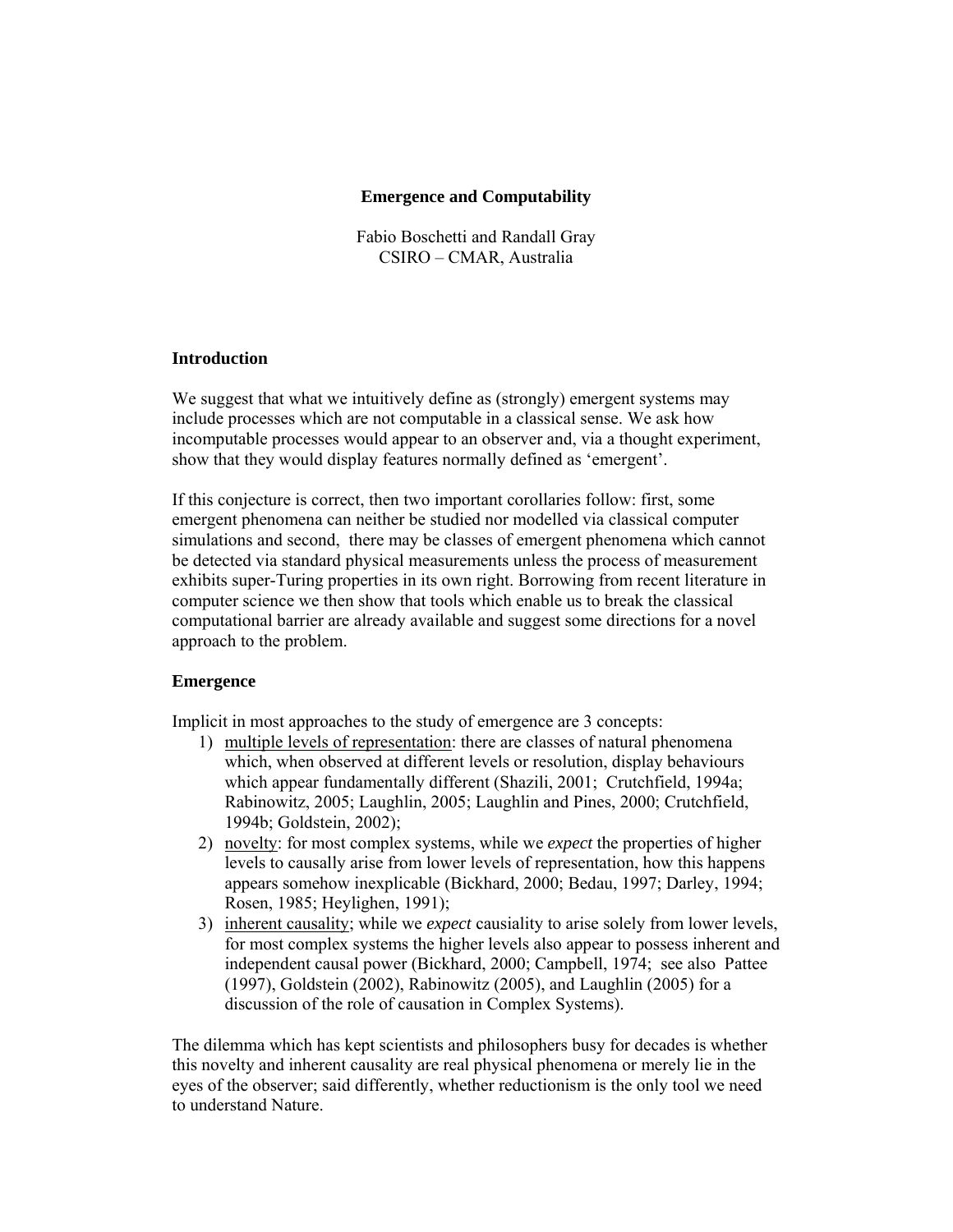#### **The limits of Mathematics**

The most efficient language we possess to study Nature is Mathematics. This is used not only to describe processes but also, by using mathematical transformations rules, to deduce, extrapolate and manipulate novel processes. It is thus crucial to be sure that the mathematical machinery we use is consistent and correct. It is also important that it is as exhaustive as possible, since the more mathematical rules (theorems) we discover, the more options are available to us to interpret and manipulate Nature's workings. These needs motivated mathematicians at the end of the  $19<sup>th</sup>$  century who dreamt of devising a set of axioms and transformation rules from which all other mathematical truths could be deduced as theorems. In Hilbert's dream, this would be achieved simply by mechanical manipulation of symbols devoid of external meaning (Chaitin, 1993; Chaitin 1997, pp 1-5) . Basically, Hilbert was seeking a consistent and complete formal system and an algorithm able to prove all theorems of Mathematics. The dream was famously shattered by the work of Gödel (1931) who proved that no system in which we are able to do integer arithmetic can be both complete and consistent. For the sake of our discussion, Gödel's Incompleteness theorem can be summarised as follows (see Gensler (1984) for a simplified explanation of the theorem and its proof). In a formal logical system:

1) given a set of axioms and

 $\overline{a}$ 

- 2) a set of transformation rules of sufficient complexity
- 3) there exist statements (theorems) which are either true but not provable, or false and provable. In the first case the system is incomplete, in the second it is inconsistent.

Here we focus on systems which are incomplete, that is, systems which can contain statements which are true, but not provable. Saying that a theorem *T* is not provable in system **S** means that, by following the transformation rules of **S**, we cannot go from the axioms of **S** to *T*. Still, *T* is true within the system, and *its truth derives from the axioms and the transformation rules themselves*. Importantly, Gödel's theorem applies to any system of formal logic. The same result was subsequently confirmed and generalised by Turing (1931) in the field of Computer Science (the famous Halting problem) and by Chaitin (1997) in Algorithmic Information Theory (Halting probability  $\Omega$ ). Chaitin showed that there exist processes and numbers which are not computable, where 'computable' means that it can be calculated via a mechanical procedure (an algorithm) given a certain input. Here, it is important to notice the relation between a formal system as described above and Turing machines. They both start from some initial conditions (axioms and input data), they both carry out a finite number of predetermined 'mechanical' operations (mathematical/logical rules and algorithmic instructions), they both produce results (theorems and outputs), and they both lead to inherently undecidable statements (unprovable statements which are true and incomputable numbers). This is reflected by a formal equivalence between computation and formal logic (as described in Penrose (1994) pp. 64-66). In the rest of the discussion we will use the words unprovable and incomputable interchangeably.

<sup>1</sup> In Gödel's original work, basic number theory (arithmetic) was used and the results can be extended to more complex axioms and rule sets.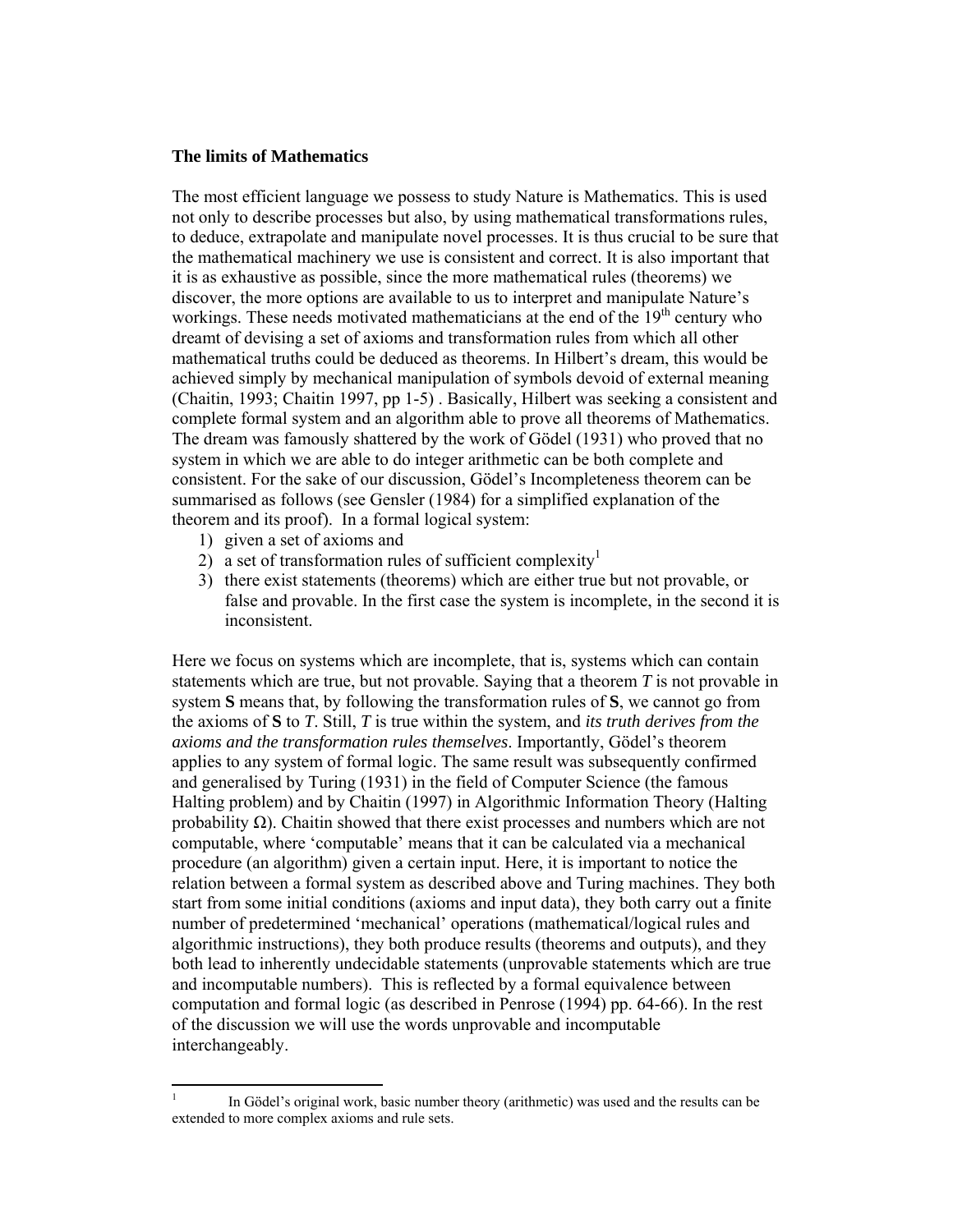## **The Science of Complex Systems**

There is quite a body of work which discusses the philosophical basis and nature of complex systems science. Seeking a deeper understanding of the science of complex systems, alternatives to the traditional scientific–reductionist approach are proposed and explored (Mitchell, 2004; McKenzie and James, 2004). Several papers have gone so far as to address the *complexity* of complex systems science by either explicitly or implicitly casting the problem into the realm of complex systems science itself (Medd, 2001; Price, 2004; Cooksey 2001). In many ways, this parallels the way mathematics inspired "metamathematics" which explores the roots of our entire mathematical toolbox. Clearly, advances along this line of inquiry have the potential to put complex systems approaches on a more robust footing, broaden the applicability of techniques, and conceivably make the analysis of such systems more straightforward.

There is a self-referential discourse in our attempts to understand how to "do" the science of complex systems which is maddeningly appealing. While using the structure and language of complex systems science (or something logically equivalent) is probably inescapable, it gives rise to a self-referential element which seems suspiciously analogous to the approach metamathematics takes with mathematics. This sort of approach opens the possibility that some Gödelization of the science of complex systems is lurking in the shadows even as we attempt to understand and classify these systems . Far from signalling a flaw in our reasoning, this may implicitly be the hallmark of a complex system.

Cilliers (2001), perhaps, comes closest to addressing the fundamental issue in his paper "Why We Cannot Know Complex Things Completely". He ties the process of *using* the science of complex systems to the fact that the construction of the meanings associated with the endeavour is itself a complex system. He then suggests that the systems we deal with operate within boundaries and limits and that since a system "can only make representation in terms of its own resources [...] it is difficult to see how any intervention in the dynamics of the system can take place." He goes on to discuss the notion of a limit to knowledge as a means of avoiding what seems an inescapable determinism in the "knowledge" in the system which must constructed from within. This is precisely the goal of the mathematical constructionists in the late nineteenth century, and to them it seemed that a *true* statement must inescapably be derived from the axioms. If we take the position that the systems which we consider (either complex systems, or indeed the science of complex systems) to possess at least the properties of simple number theory (as nearly every mathematical model will), then we have proof that there will be elements in the system which are true, but can never be apprehended by analysis. It may seem a very tenuous connection to make between Gödel's theorem and philosophical statements about the nature of the science of complex systems, but recall that Gödel's ingenious proof rested on constructing just such a bridge between the language of mathematical logic and numbers themselves: the gap between mathematical logic and philosophical discourse is much less of a hurdle.

#### **When we say emergent, could we actually mean incomputable?**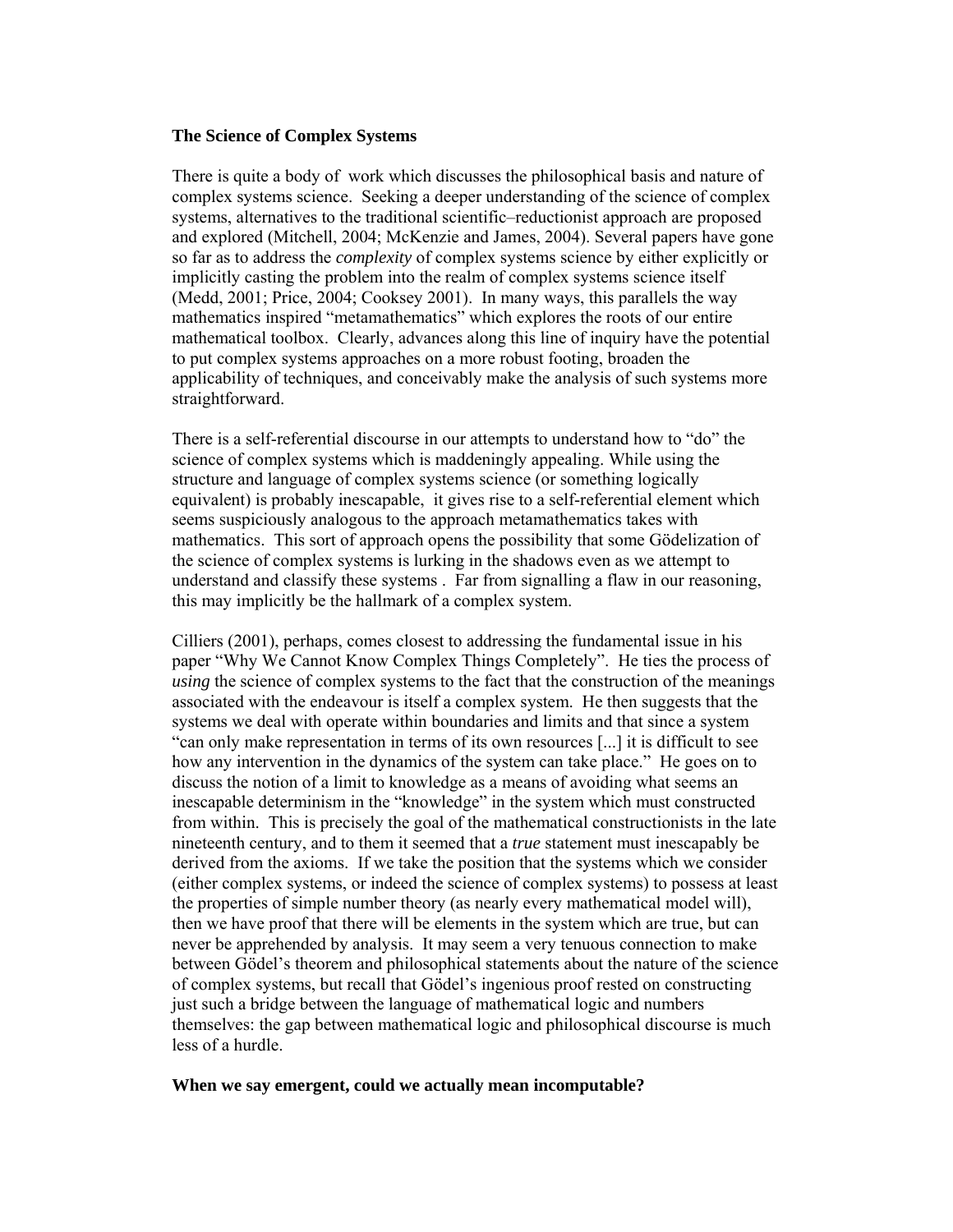Here we carry out a thought experiment. We picture a physical process which is not computable and ask how that process would appear to us as observers. We follow Gödel's path and consider:

a set of 'a priori' mathematical truths (our usual mathematical system, for example),

some law or laws of physics (say the relationship between mass and velocity) which we can experimentally accept as true<sup>2</sup>.

With these, we form an extended mathematical system which takes the physical law as an axiom of the system. There is an important point here: Gödel says that our system cannot be both complete and consistent — if our law is inconsistent with the underlying system, then we cannot necessarily make assertions about what *must* be present (apart from the obvious inconsistencies). For the sake of the thought experiment, we will suppose that we have chosen our physical law carefully and that it is consistent with the rest of the system.

We take this extended system to represent our 'physics', that is to say our scientific apparatus; as a result of Gödel's Incompleteness theorem, the system *may* exhibit physical laws which are *true but not provable*, that is, true, but *not deducible* from the basic 'physics' we employed. We cannot necessarily say that a given system will exhibit properties (laws) which are directly related to the new axiom or axioms, but Gödel provides an avenue by which such properties may appear.

How would this system (including its true but not provable physical laws) look to us?

- 1) we would recognise different levels of representations, one including the very basic axioms and others containing increasingly more complex statements resulting from the application of the transformation rules;
- 2) we would not be able to *understand* how some derived physical laws originate from the initial 'physics' (because they are not provable), and even less to *predict* their existence. These physical rules would look novel to us.
- 3) Since they are physical laws, these statements would carry *apparent* causal power; they would look causal to us, and since we cannot see how they originate from the basic 'physics', their causality would *appear* inherent and autonomous. In fact, this causality results from the basic 'physics' (which is indeed enough to determine all higher levels' features) but in ways we cannot unravel.

Basically, these physical laws would look 'emergent' to us, since they satisfy the characterizations commonly used in defining emergence. They would appear to transcend reduction because we are unable to comprehend their formal link to the basic axiomatic physical laws. However, this (like their causal power) is merely apparent. Their properties are inherent in the basic 'physics' we started from, but in ways which are not deducible/computable in our formal system.

The traditional way to address emergent processes is to study and describe the different levels separately and, most of the time, independently, by looking for laws

 $\frac{1}{2}$  Clearly, the 'truth' values of a mathematical axiom and of experimentally defined physical laws are very different. Here we take the pragmatic view that this choice is the best available in our scientific enquiry and that it is indeed the way (physical) science is carried out. See also footnote 11, below.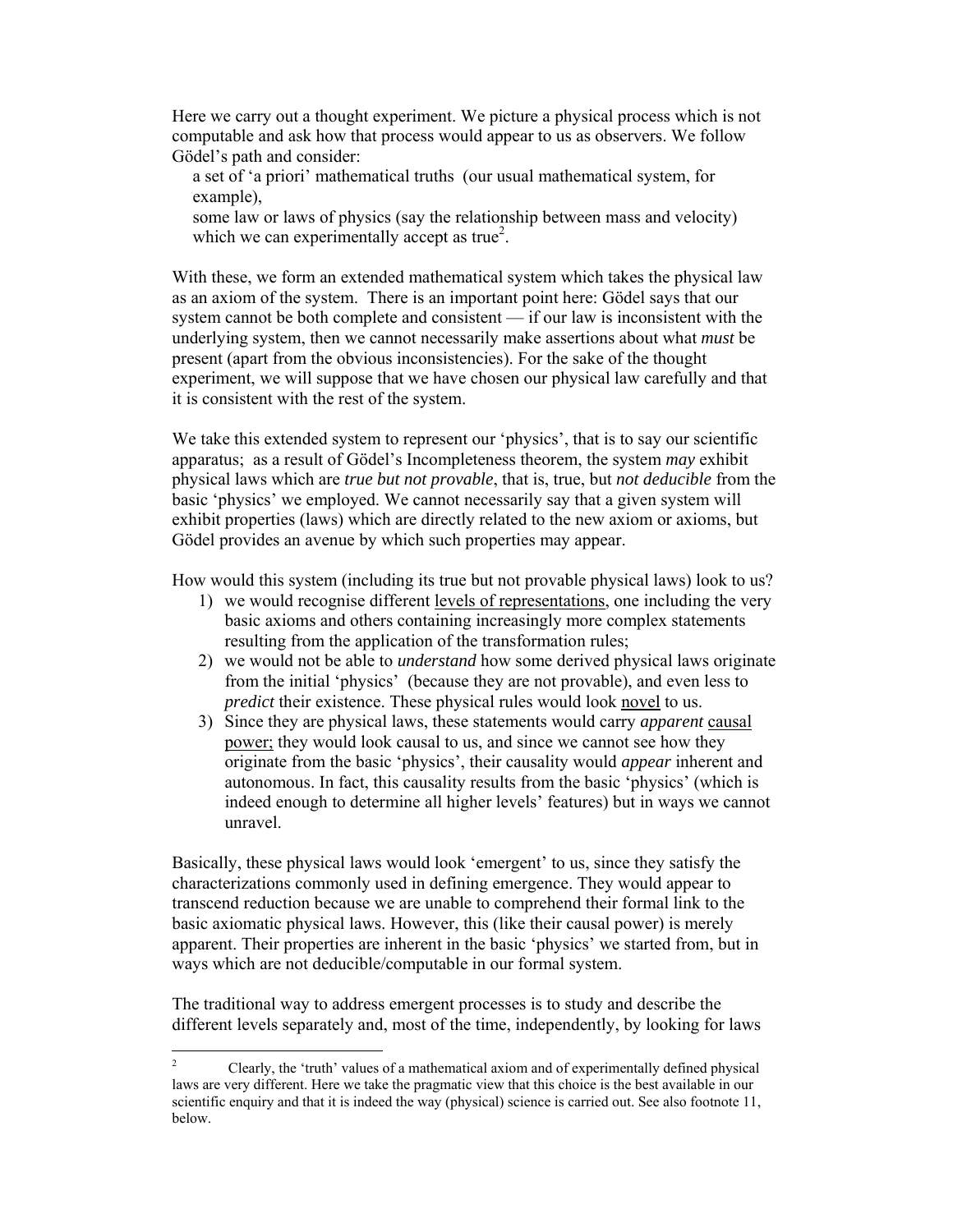which best describe the dynamics of the different levels in isolation. In this way, quantum mechanics describe sub-particle physics, chemistry describes molecular processes, Newton's mechanics describes macroscopic physics and so on to biology, ecology, sociology, geology, up to relativity theory and cosmology. We 'know'<sup>3</sup> that these systems are nested in a Russian doll fashion, and we can describe each doll separately, but not their nesting. Along these lines, Shalizi (2001) and Rabinowitz (2005) propose information theoretic definitions of emergent levels of representation. These are, in our opinion and to our knowledge, the most developed approaches to this problem. Shalizi and Shalizi (2004) in particular gives a numerical recipe to find the most efficient level to study an emergent system based on a measure of system predictability and complexity. The most important limitation of these approaches is that they cannot discriminate between causality<sup>4</sup> and correlation. This would make little difference if we merely wanted to observe and describe a phenomenon, say in the fashion of natural historians of the 19th century. If we wish to manipulate or even engineer for emergence, then we need to better understand causal relations in order to exert control over it. The obvious question is whether we can describe how the emergent levels arise.

#### **Does incomputability exist in Nature?**

Since Galileo claimed that the "language of Nature's book is mathematics"<sup>5</sup>, it has been assumed that natural processes (physical laws) are computable<sup>6</sup>. More recently, an increasing body of literature started to question this statement (Kauffman, 2000; Penrose, 1994; Calude *et al.*, 1995; Cooper and Oddifreddi , 2003). Here it is useful to discriminate among different kinds of incomputability. Fundamental limits to our ability to understand and model Nature arise from a number of sources which are well known to both the scientific and non-scientific community, among which we include sensitivity to initial conditions (which leads to chaos), inherent randomness of quantum processes, and measurement limitations due to Heisenberg's principle. Closely related to these is the incomputability discussed by Kauffman in **Investigations**, namely our inability to pre-state the initial conditions of certain problems<sup>7</sup>. As Penrose points out there is a fundamental difference between these

 $\frac{1}{3}$  Crutchfield (1994a) gives a beautiful description of how agents discover structures and laws in their environment at different level of complexity and different levels of representation.

<sup>4</sup> In the information theoretical language used by Shalizi (2001), the word 'causal' is used frequently, but in the sense of automata in Shalizi and Shalizi (2004). Here we use it as Pattee (1997a) does in the sense that would allow an observer to intervene on the causal process and consequently exert control on its future behaviour.

 <sup>&</sup>quot;*Philosophy is written in this grand book, the universe, which stands continually open to our gaze. But the book cannot be understood unless one first learns to comprehend the language and read the characters in which it is written. It is written in the language of mathematics, and its characters are triangles, circles, and other geometric figures without which it is humanly impossible to understand a single word of it; without these one is wandering in a dark labyrinth"* (Galileo, 1623).

It is often remarked that all known physical laws are computable. This statement carries an underlying tautology, since our current understanding and use of physics relies on and implies computability.

<sup>7</sup> Kauffman (2000) refers explicitly to the impossibility to define 'a priori' the state space of the biosphere and consequently our inability to compute its evolution. This is closely related to the fundamental incompressibility of the initial conditions on chaotic processes (page 117) which results in apparent randomness when a finite precision is imposed upon it (see Crutchfield and Feldman (2003) for a discussion of the effect on observations induced by sub-optimal modelling).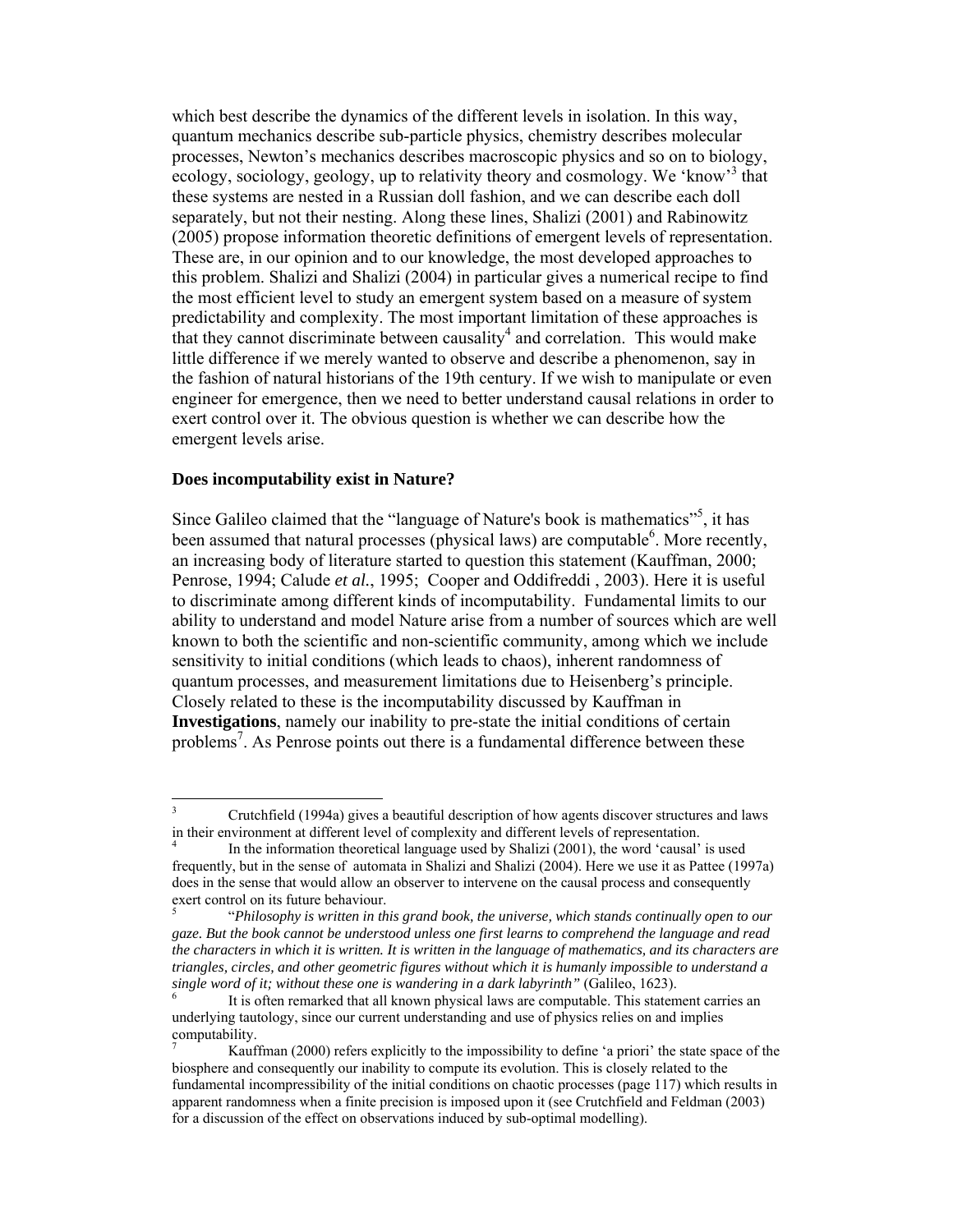kinds of incomputability and that derived from Gödel's theorem<sup>8</sup>. In the formal system scenario described above, there are no dynamics (not even a concept of time!), no missing information, no undetermined initial conditions, no inaccuracy in the description of the transformation rules. Does this sort of incomputability exist in Nature? Penrose, Calude *et al.* and Kellet suggest it does, but the issue is surely still open to debate<sup>9</sup>. Unfortunately, this question is often disregarded as irrelevant in applied science (Cooper and Oddifreddi, 2003), and we follow Aronson (2005) in the belief that more attention is deserved, since the potential for scientific breakthroughs could be enormous. In the following, we discuss some potential consequences on the conjecture we proposed above, namely that there may be emergence which arises from incomputability inherent in the system we are modelling.

## **Some corollaries**

 $\overline{a}$ 

It is interesting to discuss some consequences which would arise if our conjecture is correct:

- 1) Reduction is Nature's only currency, but it is unable to fully explain Nature to us. There are physical laws which are indeed merely the consequences of basic axioms, but these basic axioms are not sufficient for us to understand the laws themselves $^{10}$ :
- 2) There may be (emergent) behaviour which cannot be studied via classical computer simulation, since it is not accessible to classic computation tools; this contradicts a large portion of literature on emergence;
- 3) Standard scientific experimental procedures may not be able to detect emergent processes.

The first 2 statements are straightforward. The third one requires some clarification. The scientific method requires that experiments be reproducible. This implies that an experiment needs to follow a quite detailed and rigorous procedure in order to be replicated by different observers under inevitably slightly different experimental settings. Basically, an experiment is reduced to an algorithm (Stannett, 2003) and consequently scientific experimentation suffers the very same limitation of formal logic and computer systems, and thus is, by itself, unable to detect truly emergent processes unless it has access to super-Turing input. It seems that the very strength of the scientific method, that is, its unique ability to define objective, reproducible and rigorous statements, by following precise measurement and logical procedures, backfires on its very purpose, by denying access to some members of the class of processes which we instinctively define as emergent. An important question which arises in this regard is "Under what conditions is our own involvement in an experiment sufficient to raise its *computational power* to a level which deals with this problem?" . How much *does* it take to make our experiments super-Turing or super-Gödelian (Wiedermann and Leeuwen, 2002)?

<sup>8</sup> A very simple approximation of Penrose's argument might be "a chaotic system can be coded on a computer, so it must be computable". Despite the fact that the result of the computation will inevitably be imprecise, the statistics of the result will still represent a 'typical' possible outcome. 9

Interestingly, this is closely related to the similarly open debate on why Mathematics is so efficient at describing Nature and the philosophical dilemma of whether it is a 'natural' language we discover or an 'artificial' language we develop.

Notice the difference between this claim and the common two sides of the standard debate on reduction: a) reduction can explain all working of Nature and one day we will confirm this and b) reduction can not explain all workings of Nature and another concept is needed.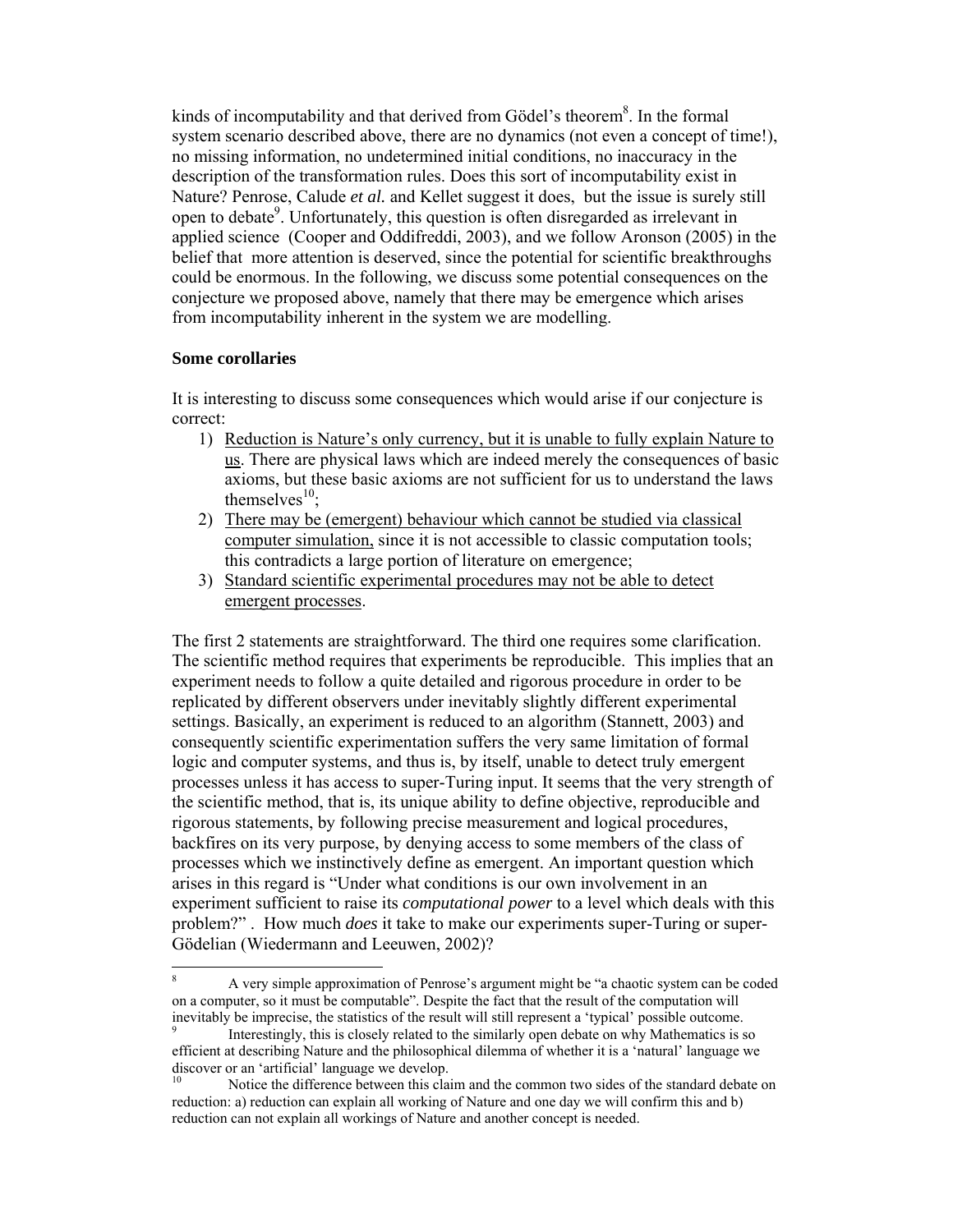### **Breaking the computational barrier**

There are models of computation which are not necessarily equivalent to Turing machines. The basic notion of how "powerful" a machine (or model of computation) might be is based on the size of the set of languages which can be accepted by the machine. Thus some systems may be beyond the representational ability of a particular model of computation, but not beyond that of another. These alternatives may make models of many systems more accessible, but they still cannot resolve the fundamental uncertainty raised by Gödel's Theorem: they still contain the basic number theory which gives rise to Gödel's result.

Graça and Costa (2003), explore the nature of general purpose analogue computers (GPACs) which are the continuous analogues to the Turing machine. They propose a continous-time GPAC which, while sacrificing some of the generality of Shannon's original machine in order to exclude undesirable configurations, maintains the significant properties of Shannon's original machine. The notion of an analog computer has a great deal of appeal since so much of what we model is inherently continuous in its nature. The basic conceptual components of a GPAC map quite readily into the usual toolbox of an analytic modeller. MacLennan (2004) takes the approach to its logical extent and derives a mathematical representation of a model of continuous computation on a state-space which is continuous in all its ordinates (including time). This paper presents a mathematical treatment of a model of computation which is quite different from traditional Turing machines and substantially different from the GPAC of Graça and Costa.

Fuzzy Turing machines (Wiedermann, 2000; Wiedermann, 2004), for example, provide super-Turing computational power: machines can be constructed which accept a larger class of languages than a traditional Turing machine is capable of accepting. These less traditional approaches to computation may make accessible some of those emergent systems which are inaccessible to ordinary algorithmic computation. However, we are still left considering the possibility that there are complex systems which arise from Gödelian truths, and can only be studied by stepping outside the system.

Turing never claimed that his definition of computation encompasses all systems in which computation may occur. He imagined an abstract machine which, under restricted conditions, can access superior computational power (in the form on an 'Oracle') when faced with specific parts of computation it cannot perform. Surely, following Penrose's argument (Penrose, 1994), the very fact that Nature displays supercomputational power (as he admits), while it highlights the limits of formal logic and classic computability, also shows that, in principle, processes to surpass those limits are available. The obvious questions are what these processes look like and whether we can employ them productively<sup>11</sup>.

 $11$ 11 It is interesting to notice that Gödel believed in a strong analogy between mathematics and natural science. Mathematics should be studied similarly to how scientists study Nature and the choice of the fundamental mathematical axioms should be based not only on their intuitive appeal but also on the benefit they provided to the development of a theory (Chaitin, 2000, pages 89-94). Somehow similarly, Chaitin (1997) supports 'Experimental Mathematics' (pages 22-26, 29,30) according to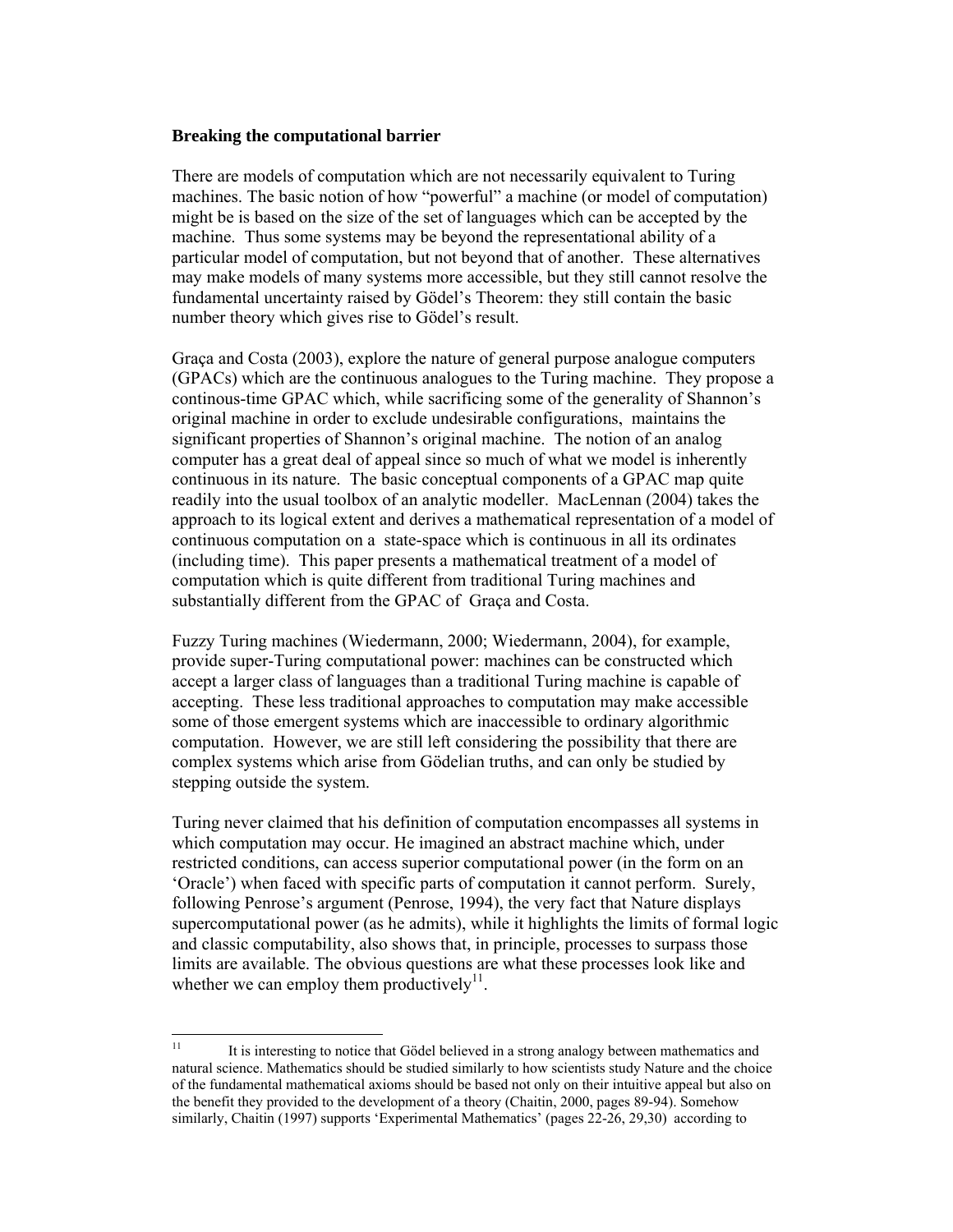In Turing's (1931) seminal work, the computer he discussed was an abstract concept, not an actual physical machine. Similarly, several authors have contemplated ideal abstract machines (hyper-machines) which could in principle break classic computational barriers (Ord, 2002; Aronson, 2005). As for today, none of these machines has been built, nor does it seem likely that any will be built anytime soon. More down-to-earth approaches, however, look more promising. In a series of papers (Verbaan, *et al.*, 2004; Leeuwen and Wiedermann, 2003, 2001a, 2001b, 2000), van Leeuwen, Wiedermann and Verbaan show formally that agents interacting with their environment have computational capabilities comparable to Turing computers with 'advice', a milder form of Oracle. There are a number of reasons why interacting agents can cross the classic computational barrier: they run indefinitely (as long as the agent is alive), they continuously receive input from a (potentially infinite) environment and from other agents (unlike a classic machine for which the input is determined and fixed at the beginning of the calculations), they can use the local environment to store and retrieve data and can adapt to the environment. None of these features in isolation can provide super Turing computability, but, taken together, they confer a computability power superior to a classical machine. In particular, the agents' adaptivity to their environment means that the 'algorithm' within the agents (their program) can be updated constantly and, in Leeuwen and Wiedermann's paper of 2003, it is shown how super computability can arise from the very evolution of the agents. Also, the traditional distinction between data, memory and algorithm does not apply in an interactive machine with the result that the computational outcomes are more dynamic and less easily predicted (Milner, 1993). Finally, a number of conjectures have been proposed in the last decades over the possible super computational power of the human brain (Kellett, 2005; Penrose, 1989). Could a human interacting with a classic computer provide some sort of Oracle behaviour? Could these systems, possessing super Turing computability, be used to model, if not understand, incomputable emergence? Could this be the way forward to understand emergence more generally? *Intriguingly, could systems like these potentially already sit on our desks?* 

Today, human-computer interactions are standard in a large number of applications. These are usually seen as enhancing human capabilities by providing the fast computation resources available to electronic machines. Should we see the interaction in the opposite direction, as humans enhancing the computational capabilities of electronic machines? Leeuwen and Wiedermann (2000) speculate that personal computers, connected via the web to thousands of machines world wide, receiving inputs via various sensors and on-line instructions from users, are already beyond classic computers. Sensors now monitor many aspects of the environment routinely and are routinely installed on animals in the wilderness (Simonite, 2005). Can we envisage a network computing system, in which agents (computers) interact with the environment via analog sensors, receive data from living beings, and instructions from humans to deal with unexpected situations?

#### **Further Considerations**

which mathematicians should approach mathematics the same way physicists approach physics, via experimentation and statistical inference.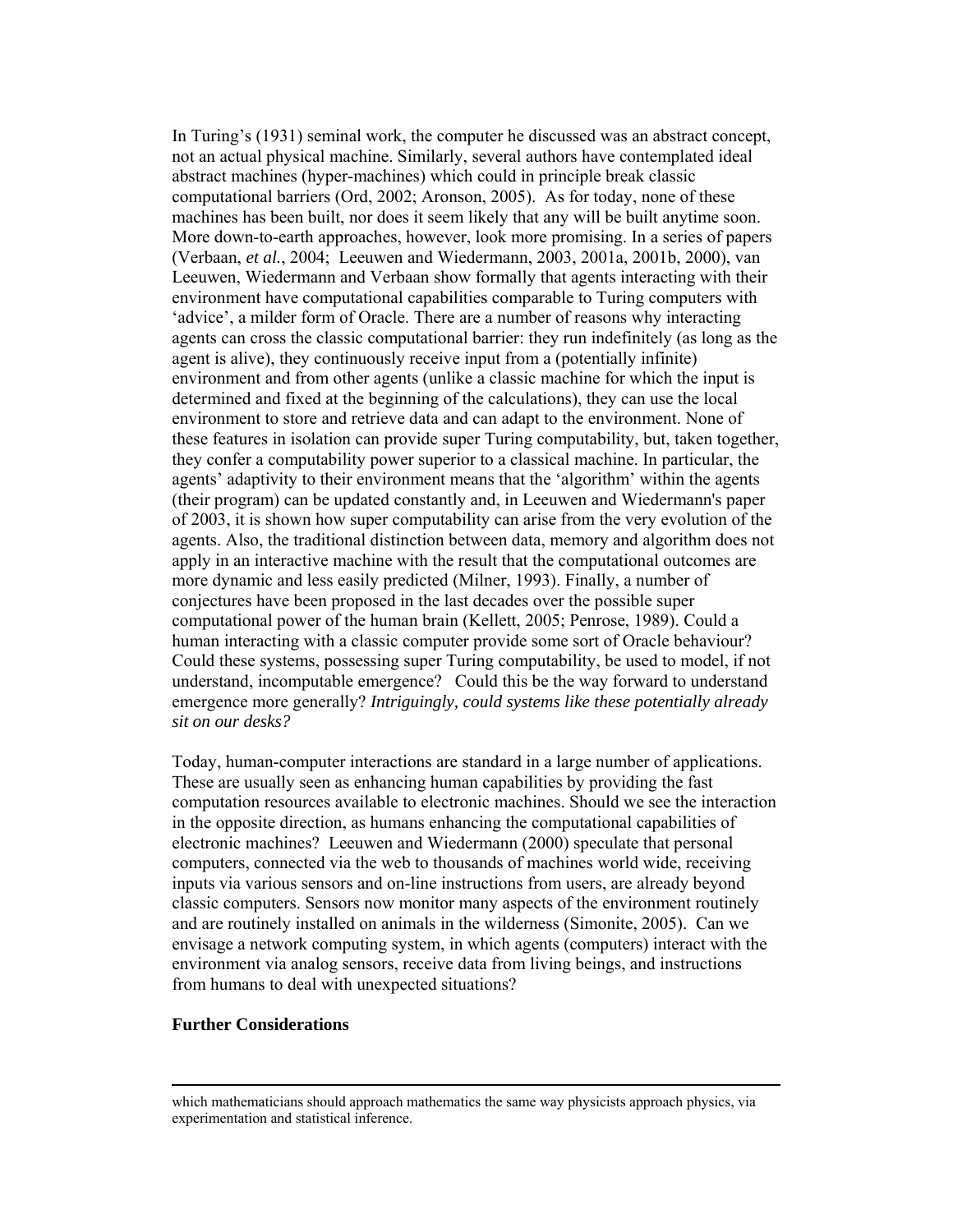The purpose of this discussion is *not* to propose a new definition of emergence nor a taxonomy of complex systems. Despite the fact that the subject we address is fairly theoretical, our aim is pragmatic. We are not interested in defining what emergence 'is'. Rather, we suggest a new direction of research to address a class of processes which may be normally labelled as emergent and which so far have evaded formal analysis. This is not the first time the concepts of emergence and incomputability are jointly discussed (Cooper and Oddifreddi, 2003; Penrose, 1994; Kauffman, 2000; Darley, 1994; Goldstein 2002), but to our knowledge a clear relation and a possible direct approach has not been proposed. It is reasonable to ask why we should show any optimism or even a pragmatic interest in tackling a problem which is, by definition, logically and computationally intractable. Our first reason lies in the apparent ease with which incomputability arises. As discussed above, interaction with an unpredictable environment and adaptability seem to be enough to evolve super computability in simple agents with classic computational capabilities and this process seems to be further enhanced by agents' interaction and information exchange (Leeuwen and Wiedermann, 2003). Second, this seems to confirm the conjecture that the human brain does have super-Turing capabilities. Third, viewed within the perspective of Gödel's theorem, incomputability and computability seem to come together, in an inseparable fashion<sup>12</sup>. Designing a set of axioms of sufficient complexity and transformation rules carries incomputability as a natural consequence, that is, it *implies* incomputability. In other words, it seems impossible to conceive computation without incomputability. Finally, it has also been noticed (Bickhard, 2000; Laughlin, 2005; Atay and Josty, 2003) that emergent process are *robust*. Despite the fact that they depend on properties of lower levels, emergent processes are robust to small variations and errors at such levels $13$ . This has led to the suggestion that ultimate causal power does not belong to causal laws, but to the organisation of matter (Laughlin, 2005) and processes (Bickhard, 2000). This robustness seems at odds with the 'other' kinds of incomputability which may be responsible for chaotic and unstable processes: namely incomplete descriptions of the system, and sensitivity to initial conditions. *If emergence is such a robust process, could it itself be harnessed as a means of furthering our computation?*

So, what does all of this mean for the study of emergence and complex systems in general? We happily pursue models of all sorts of systems, relatively comfortable with the knowledge that we are approximating a system. As long as we can control the size of the error in our approximations, we remain relatively content. This is the practical side of the analysis of complex systems. As participants in a very large complex system we hope to be able to predict, or at least understand, our interactions with other component systems and as much of the aggregate system as we can. There is a very real survival value in being able to foresee the state of the system. However, in the way that the abstract consideration of non-Euclidian geometry opened the door to a number of different approaches in physics and improved our models of the way the universe may work, so the abstract, impractical side of complex systems science needs to address some basic problems to smooth the path of the practical models. It seems likely that there are systems which exhibit properties which we are unable to

 $12$ As incomputable real numbers seem to arise naturally from computable ones via Cantor diagonalisation arguments (see Chaitin, 1997, pages 9-11).

Small atomic imperfections do not change the rigidity of metal bar macroscopic state; the actions of a New Yorker only very rarely noticeably affects New York's everyday life; our cells are completely replaced every few days, without changing our personality, appearance and metabolism.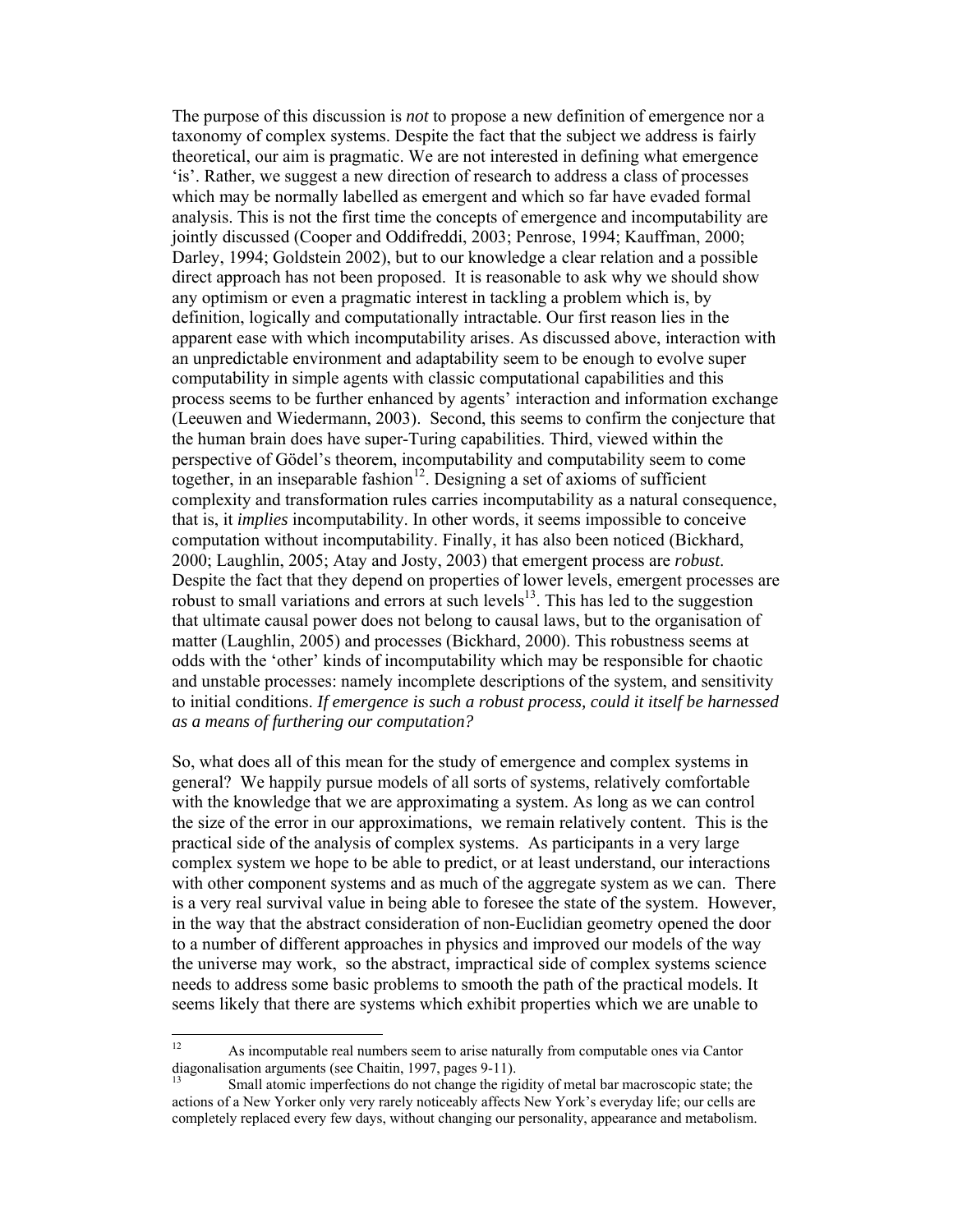model well either because the properties they evince are mathematically inaccessible; the system is algorithmically impossible; or because we are unable to apprehend the true state of the system even though the dynamics of the system are understood. Systems which fall into the first category will remain difficult to model until our mathematics is capable of dealing with them: in this context, the ball is firmly in the metamathematician's court. The second category is a limitation based on our model of computation, and there are alternative models which may be helpful. Practically, it suggests that we should pursue alternatives to traditional digital computers and the traditional model of computation as an adjunct in our attempts to model and understand systems. The third category is almost certainly the largest. Strictly speaking, it isn't more "incomputable" or "inaccessible" to us than it is impossible to find the needle in a haystack. Practically, we are still looking for a strong enough magnet.

We conclude with a note about randomness, which further justifies the need for deep enquiry into these problems. Chaitin (1993) shows that incomputability also carries complete randomness. As before, this sort of randomness is not linked to incomplete information and, like formal incomputability, seems to have a more fundamental nature. Since we currently read Nature via a computable language (and experiment with a computable means), we are left to wonder how much of what we assume to be intrinsic randomness actually arises from the limitations of the language we use. Could an exploration of these metamathematical enquiries to the physical world have the potential to change the way we perceive several Natural processes?

#### **References**

Anderson P.B., Emmeche, C. Finnemann, N.O. and Christiansen, P.V. (eds) (2000) *Downward Causation, Minds, Bodies and Matter*, Århus: Århus University Press. ISBN: 8772888148

Aronson, S. (2005) "NP-complete Problems and Physical Reality", CM SIGACT News, *http://arxiv.org/abs/quant-ph/0502072*.

Atay, F. and Josty J, (2004) "On the emergence of complex systems on the basis of the coordination of complex behaviors of their elements", Working Paper No: 04-02- 005, Santa Fe Institute, Santa Fe.

Bedau, M., "Weak Emergence". In James Tomberlin, ed., *Philosophical Perspectives: Mind, Causation, and World*, pp. 375-399. Blackwell Publishers, ISBN: 0631207937

Bickhard, M. H. (2000). "Emergence" In P. B. Andersen, C. Emmeche, N. O. Finnemann, P. V. Christiansen (Eds.) *Downward Causation*. (322-348). Århus, Denmark, University of Århus Press. ISBN: 8772888148

Boden, M., (1994), *Dimensions of Creativity*, Bradford Books. ISBN: 0262023687

Borwein, J., Bailey, D., (2004) *Mathematics by experiment. Plausible reasoning in the 21st century*. A K Peters, Ltd., Natick, MA, ISBN: 1568812116. Also Experimental Mathematics Website, *http://www.experimentalmath.info*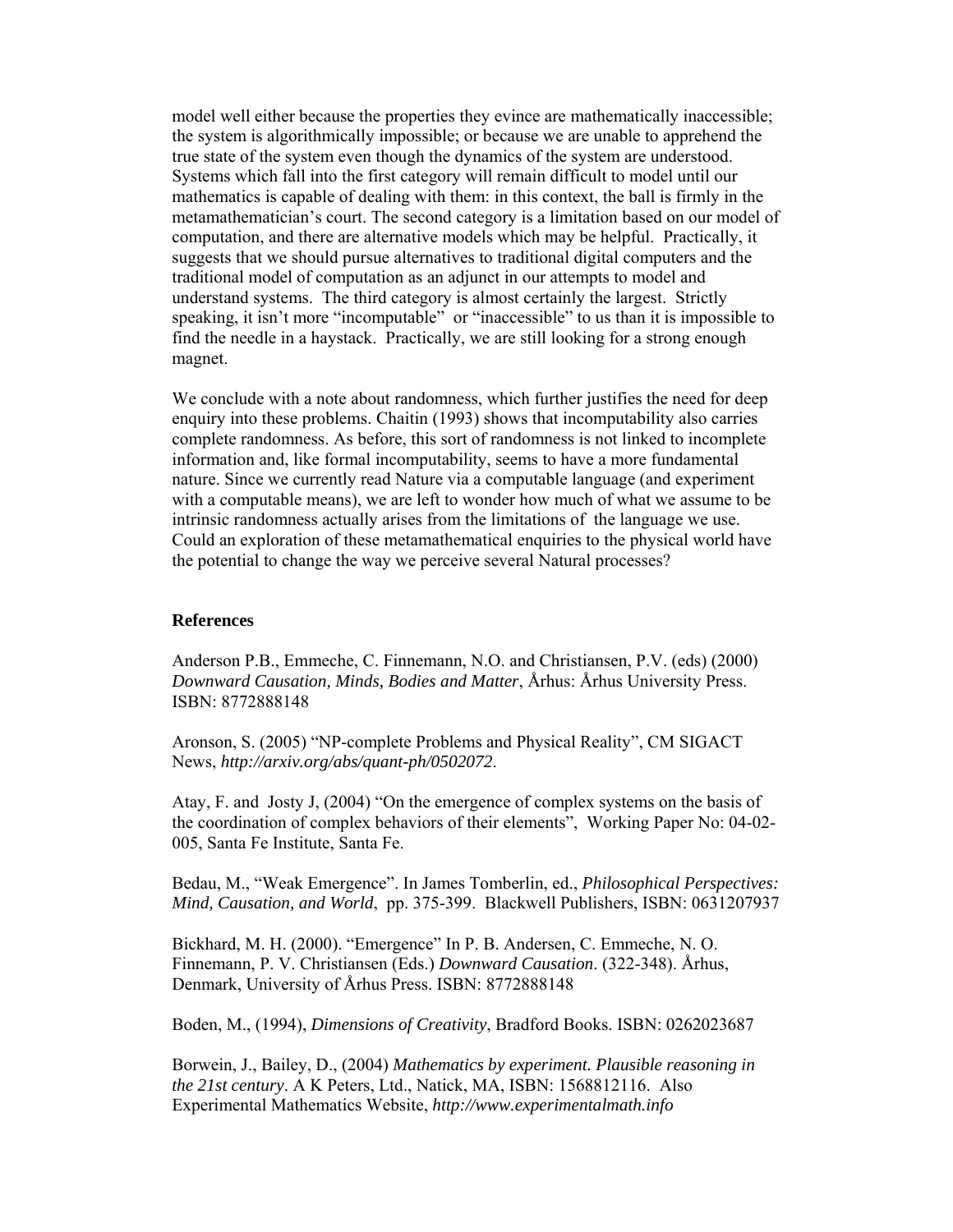Calude, D. I. Campbell, K. Svozil, D. Stefanescu. (1995) "Strong determinism vs. computability", in W. Depauli-Schimanovich, E. Koehler, F. Stadler (eds.). *The Foundational Debate, Complexity and Constructivity in Mathematics and Physics*, Kluwer, Dordrecht, pp.115-131. ISBN: 0792337379

Campbell D.T. (1974): "Downward causation in Hierarchically Organized Biological Systems", in: *Studies in the Philosophy of Biology*, F.J. Ayala & T. Dobzhansky (ed.), (UC Press), pp. 179-186. ISBN: 0520026497

Chaitin, G. (2000) "A century of controversy over the foundations of mathematics", in C. Calude and G. Paun, *Finite vs Infinite, Contributions to an Eternal Dilemma*, pp. 75-100, Springer-Verlag, London, 2000, ISBN: 1-85233-251-4.

Chaitin, G. (1997) *The limits of mathematics: a course on information theory & limits of formal reasoning*, Springer, New York. ISBN: 981-3083-59-X

Chaitin, G. (1993) "Randomness in arithmetic and the decline and fall of reductionism in pure mathematics", *Bulletin of the European Association for Theoretical Computer Science* **50**: 314-328, ISSN: 0252-9742.

Cilliers, P. (2002) "Why We Cannot Know Complex Things Completely", *Emergence* **4(1/2)**: 77-84, ISSN: 1521-3250

Cooksey, R.W. (2001) "What is Complexity Science? A Contextually Grounded Tapestry of Systemic Dynamism, Paradigm, Diversity, Theoretical Eclecticism and Organizational Learning", *Emergence* **3(1)**: 77-103, ISSN: 1521-3250

Cooper, B., and Odifreddi, P. (2003) "Incomputability in Nature", in Cooper, S/ and Goncharov, S. (eds) *Computability and Models: Persp[ectives East and West*, Kluwer Academic/Springer, pp.137-160 ISBN: 030647400X

Crutchfield J. and Feldman, D. (2003) "Regularities Unseen, Randomness Observed: Levels of Entropy Convergence", *Chaos* **13**(1) 25-54. ISSN: 1054-1500

Crutchfield, J. P. (1994a) "The Calculi of Emergence: Computation, Dynamics, and Induction", *Physica D* **75**: 11-54. ISSN: 0167-2789

Crutchfield, J. (1994b) "Is Anything Ever New? Considering Emergence", in C*omplexity: Metaphors, Models, and Reality*, G. Cowan, D. Pines, and D. Melzner, editors, SFI Series in the Sciences of Complexity XIX, pp. 479-497, Addison-Wesley, Redwood City. ISBN: 0738202320

Darley, V. (1994) "Emergent phenomena and complexity". In *Proceedings of Artificial Life IV*, edited by R. Brooks and P. Maes. Cambridge, MA: MIT Press, ISBN: 0-262-52190-3.

Emmeche, C., Koppe, S., and Stjernfelt, F. (2000) "Levels, emergence, and three versions of downward causation", in P. B. Andersen, C. Emmeche, N. O. Finnemann,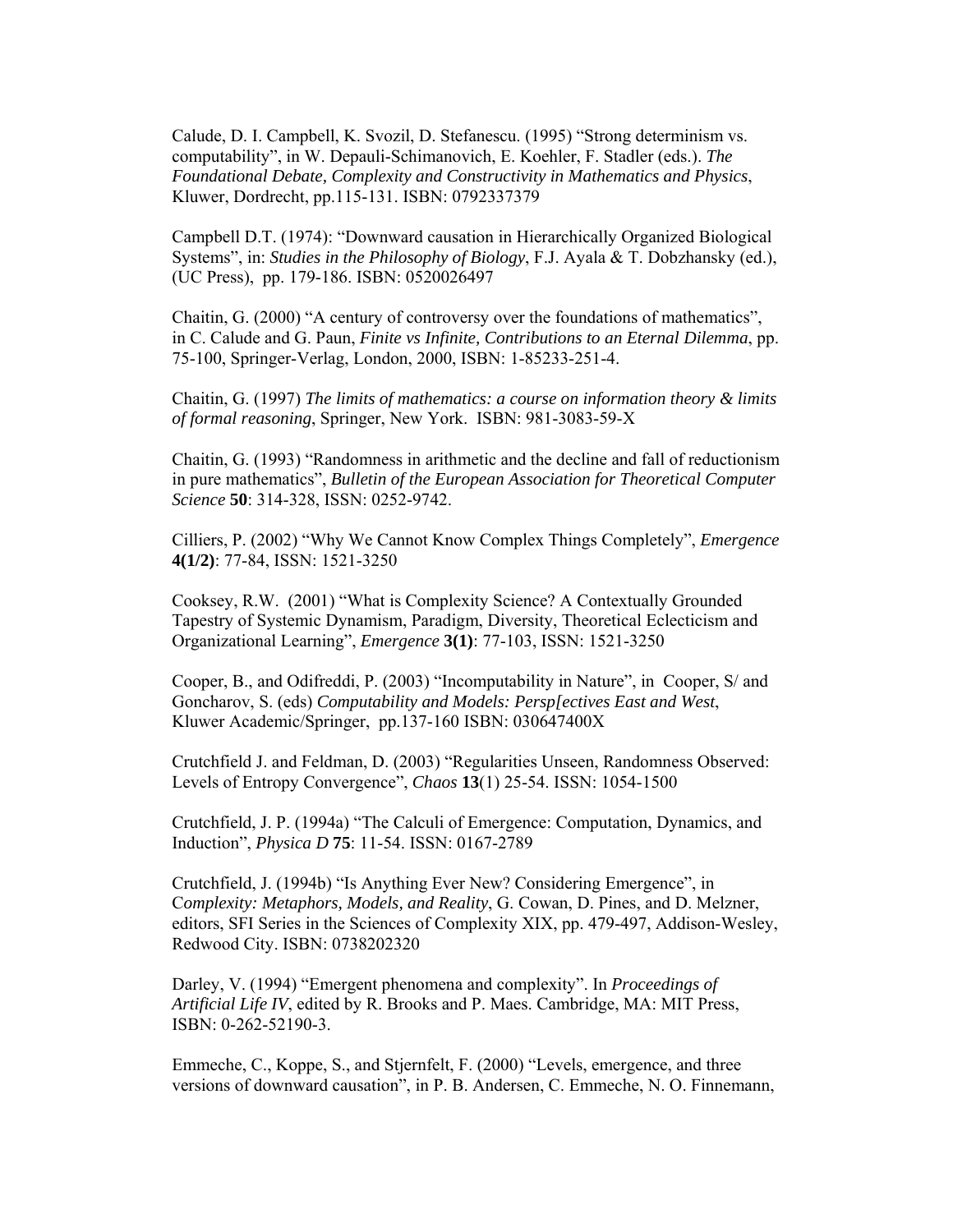P. V. Christiansen (Eds.) *Downward Causation*. pp. 322-348, Århus, Denmark, University of Århus Press. ISBN: 8772888148

Galilei, G. (1623) *Il saggiatore* (The Assayer) Accademia dei Lincei, Rome.

Gensler, Harry J. (1984) "Godel's theorem simplified" / Harry J. Gensler, Published Lanham, MD : University Press of America. ISBN: 0819138689X

Godel, Kurt (1931) "On formally undecidable propositions of Principia mathematica and related systems", trans. from the German by B.Meltzer, with an intro. by R.B.Braithwaite Published Edinb : Oliver & Boyd, 1962

Goldberg,D. E.(1989) *Genetic algorithms in search, optimization, and machine learning* Addison-Wesley Publ. Co., Inc. ISBN: 0201157675; Also at *http://accad.osu.edu/~mlewis/aed.html*, h*ttp://snaffle.users.netlink.co.uk/form/evolutio.html* 

Goldstein, J., (2002) "The Singular Nature of Emergent Levels: Suggestions for a Theory of Emergence", *Nonlinear Dynamics, Psychology, and Life Sciences*, **6**(4), ISSN: 1090-0578

Graça, D.S. and Costa, J.F. (2003) "Analog computers and recursive functions over the reals", *Journal of Complexity*, **19**: 644-664. ISSN: 0885-064X

Heylighen, F. (1991) "Modelling Emergence, World Futures", *Journal of General Evolution, special issue on creative evolution*, G. Kampis (ed). ISSN: 0260-4027

Holland , J., (1998) *Emergence: From Chaos to Order*, Redwood City, California: Addison-Wesley, ISBN: 0738201421

JPL-NASA (October, 2006) Mars Rover Website, *http://marsrovers.jpl.nasa.gov/home/index.html.* 

Kauffman, S., (2000) *Investigations,* Oxford University Press. ISBN: 0-19-512105-8

Kellet, O. (August, 2005) *A multifaceted attack on the busy beaver problem*, Masters Thesis, Rensselaer Polytechnic Institute, Troy, New York, *http://www.cs.rpi.edu/~kelleo/busybeaver/downloads/OwenThesis.pdf.*

Laughlin , R, (2005) *A Different Universe (Reinventing Physics from the Bottom Down)*, Basic Books. ISBN: 046503828X

Laughlin R and Pines D, (2000) "The Theory of Everything", *Proc of the National Academy of Science,* **97**(1): 28-31, ISSN, 0027-8424.

Leeuwen, J. van, & Wiedermann, J. (2003). "The emergent computational potential of evolving artificial living systems". AI Communications, **15**: 205-215. ISSN: 0921- 7126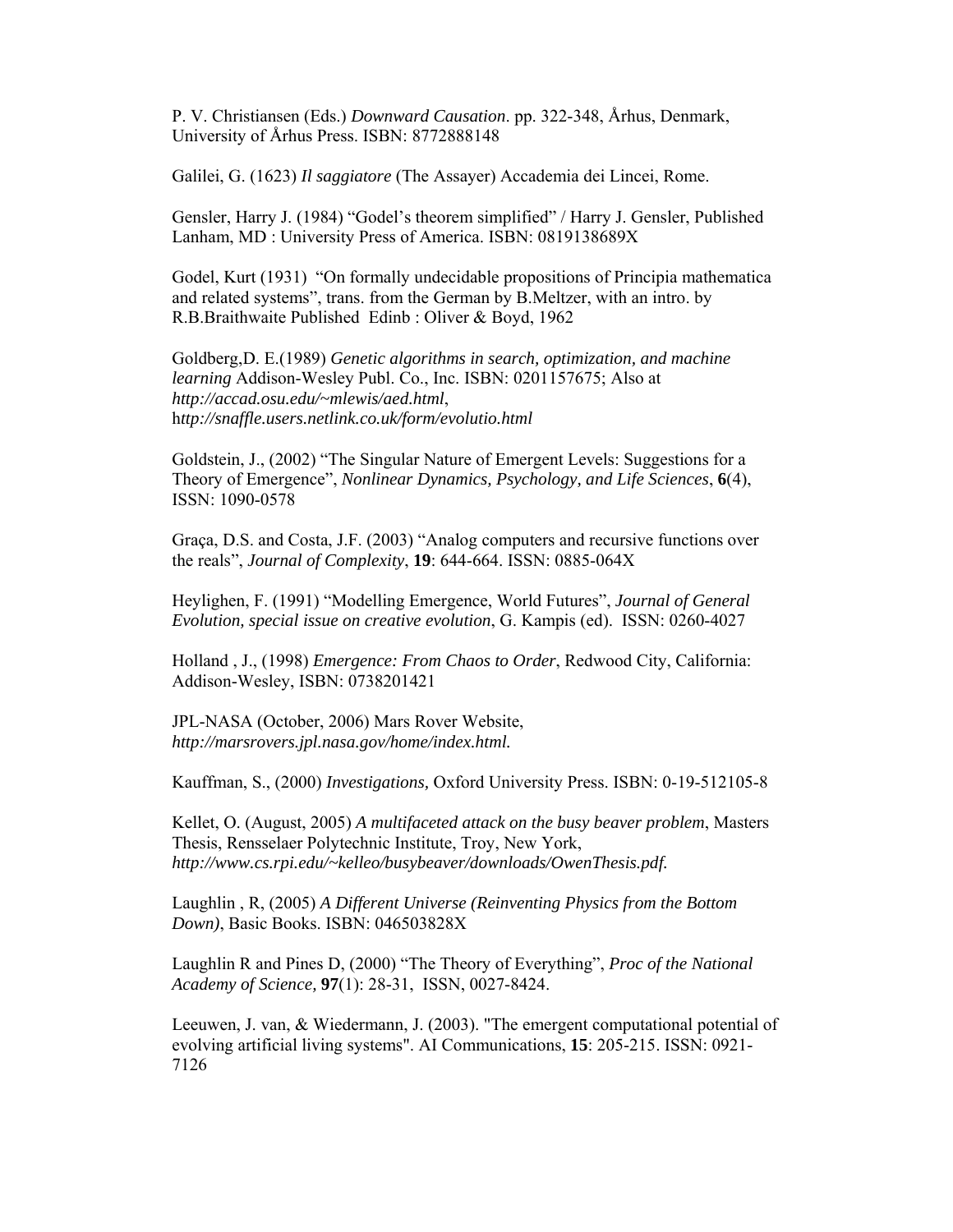Leeuwen, J. van, and Wiedermann, J. (2001a) "A computational model of interaction in embedded systems", Technical Report UU-CS-2001-02, Institute of Information and Computing Sciences, Utrecht University.

Leeuwen, J. van, & Wiedermann, J. (2001b). "Beyond the Turing limit - Evolving interactive systems". In L. Pacholski & P. Ruzicka (Eds.), *SOFSEM 2001 - Theory and Practice of Informatics*, pp. 90-109. Berlin: Springer-Verlag. ISBN: 3-540- 42912-3

Leeuwen, J. van, & Wiedermann, J. (2000). "The Turing machine paradigm in contemporary computing". UU-CS (Ext. rep. 2000-33). Utrecht, The Netherlands: Utrecht University: Information and Computing Sciences.

McKenzie, C. and James, K., (2004) "Aesthetics as an aid to understanding complex systems and decision judgment in operating complex systems", *Emergence* **6(1,2)**: 32- 39, ISSN: 1521-3250

MacLennan, B. (2004) "Natural Computation and non-Turing models of Computation", *Theoretical Computer Science,* **317**: 115-145, ISSN: 0304-3975.

Maddy, Penelope (1997) *Naturalism in mathematics,* Clarendon Press; New York, Oxford. ISBN-10: 0-19-825075-4

Medd, W. (2001) "What is Complexity Science? Toward an 'Ecology of Ignorance'" *Emergence* **3(1)**: 43-60, ISSN: 1521-3250

Milner, R. (1993) "Elements of Interaction: Turing Award Lecture", *CACM*, **36**(1): 78-90, ISSN: 0001-0782

Mitchell, S. (2004) "Why Integrative Pluralism?", *Emergence* **6(1,2):** 81-91, ISSN: 1521-3250

Ord, T. (2002), "Hypercomputation: computing more than the turing machine", *http://arxiv.org/pdf/math.LO/0209332*.

Pattee, H. (1995). "Evolving self-reference: Matter, symbols, and semantic closure", *Communications in Cognition-Artificial Intelligence*, **12:** 9-27. ISSN: 0773-4182

Pattee, H.H. (1997a), "Causation, Control, and the Evolution of Complexity" in P. B. Andersen, C. Emmeche, N. O. Finnemann, P. V. Christiansen (eds.) *Downward Causation*. pp. 322-348, Århus, Denmark, University of Århus Press. ISBN: 8772888148

Pattee, H.H. (1997b), "The Physics of Symbols and The Evolution of Semiotic Control". *Workshop on Control Mechanisms for Complex Systems: Issues of Measurement and Semiotic Analysis*, Las Cruces, New Mexico, Dec. 8-12,1996.

Penrose, R., (1994) *Shadows of the mind: a search for the missing science of consciousness*, Oxford University Press, Oxford; New York. ISBN: 0195106466